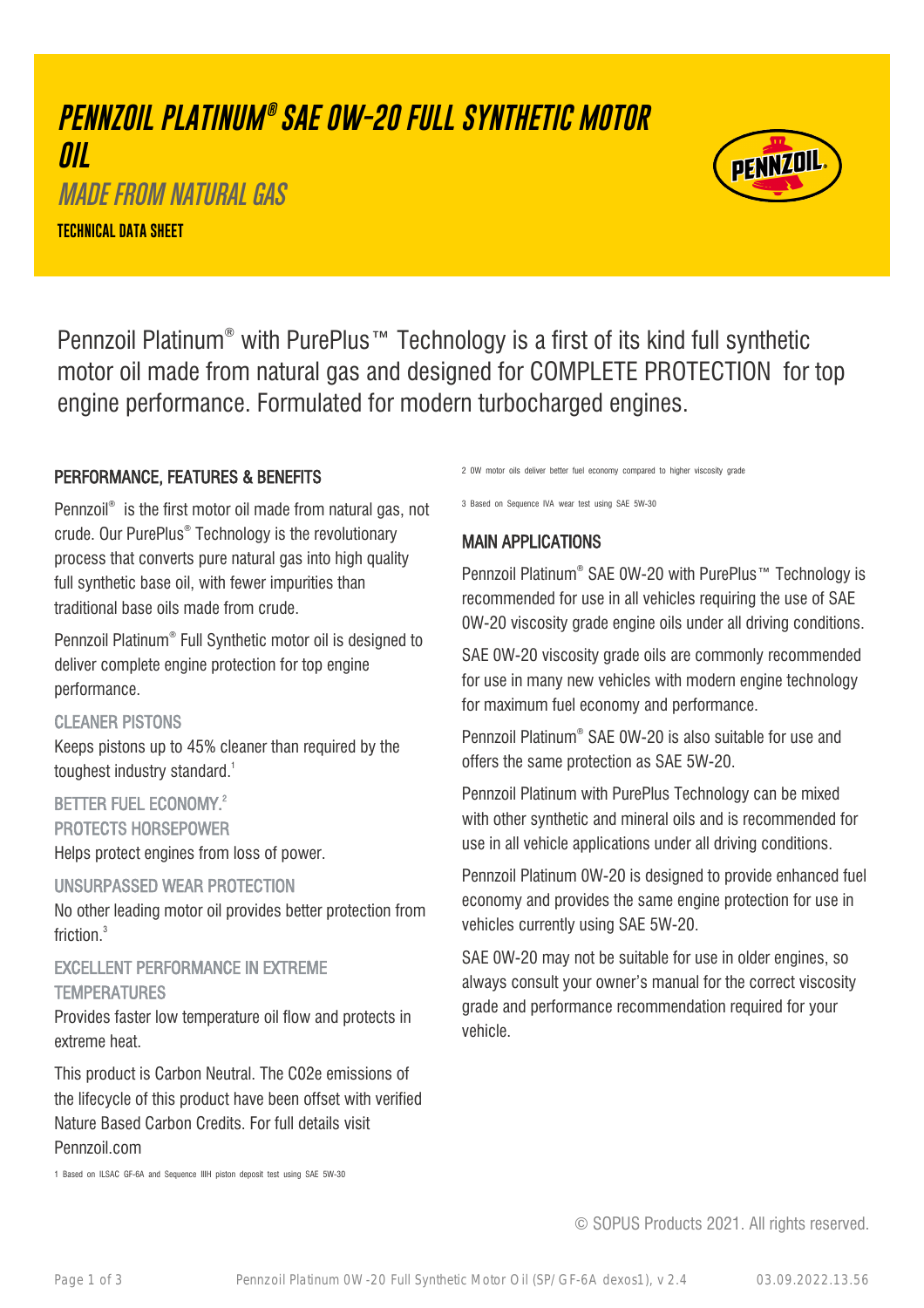# **PENNZOIL PLATINUM ® SAE 0W-20 FULL SYNTHETIC MOTOR OIL** MADE FROM NATURAL GAS

### SPECIFICATIONS, APPROVALS & RECOMMENDATIONS

Meets or exceeds the following OEM requirements:

- · Chrysler MS-6395
- · GM dexos1™ Gen 3
- · Ford WSS-M2C962-A

Exceeds the requirements of the following industry specifications:

• API SP-Resource Conserving and all previous **Categories** 

### TYPICAL PHYSICAL CHARACTERISTICS

- · API SP
- ·ILSAC GF-6A and all previous ILSAC Standards.
- · GM dexos1™ Gen 3 (license D325BCCJ014)

To find the right Pennzoil® product for your vehicles and equipment, please consult www.pennzoil.com to look up the right motor oil recommendation using our oil selector.

For a full listing of equipment approvals and recommendations, please consult your local Shell Technical Helpdesk.

| <b>Properties</b>          |                       |                   | <b>Method</b>     | <b>PENNZOIL PLATINUM®</b><br>SAE 0W-20 FULL<br><b>SYNTHETIC MOTOR OIL</b> |
|----------------------------|-----------------------|-------------------|-------------------|---------------------------------------------------------------------------|
| <b>Viscosity Grade</b>     |                       |                   |                   | $0W-20$                                                                   |
| <b>Service Category</b>    |                       |                   |                   | SP-RC                                                                     |
| <b>ILSAC</b>               |                       |                   |                   | GF-6A                                                                     |
| <b>ACEA</b>                |                       |                   |                   | A1/B1                                                                     |
| <b>Density</b>             |                       | kg/m <sup>3</sup> | <b>ASTM D4052</b> | 836                                                                       |
| <b>Flash Point</b>         |                       | $^0C$             | ASTM D93          | 204                                                                       |
| <b>Pour Point</b>          |                       | $^0C$             | ASTM D97          | $-48$                                                                     |
| <b>Kinematic Viscosity</b> | $@$ 40 <sup>°</sup> C | cSt               | ASTM D445         | 43.4                                                                      |
| <b>Kinematic Viscosity</b> | $@$ 100 $^{\circ}$ C  | cSt               | ASTM D445         | 8.6                                                                       |
| <b>Viscosity Index</b>     |                       |                   | ASTM D2270        | 182                                                                       |
| <b>CCS Viscosity</b>       | $@-35^{\circ}C$       | cP                | ASTM D5293        | 5670                                                                      |
| <b>MRV Viscosity</b>       | $@-40^{\circ}C$       | cP                | ASTM D4684        | 16 200                                                                    |

These characteristics are typical of current production. While future production will conform to Pennzoil's® specification, variations in these characteristics may occur.

### HEALTH, SAFETY & ENVIRONMENT

Health and Safety

This product is unlikely to present any significant health or safety hazard when properly used in the recommended application and good standards of personal hygiene are maintained.

Avoid contact with skin. Use impervious gloves with used oil. After skin contact, wash immediately with soap and water.

Guidance on Health and Safety is available on the appropriate Safety Data Sheet, which can be obtained from https://www.epc.shell.com

#### Protect the Environment

Take used oil to an authorised collection point. Do not discharge into drains, soil or water.

© SOPUS Products 2021. All rights reserved.